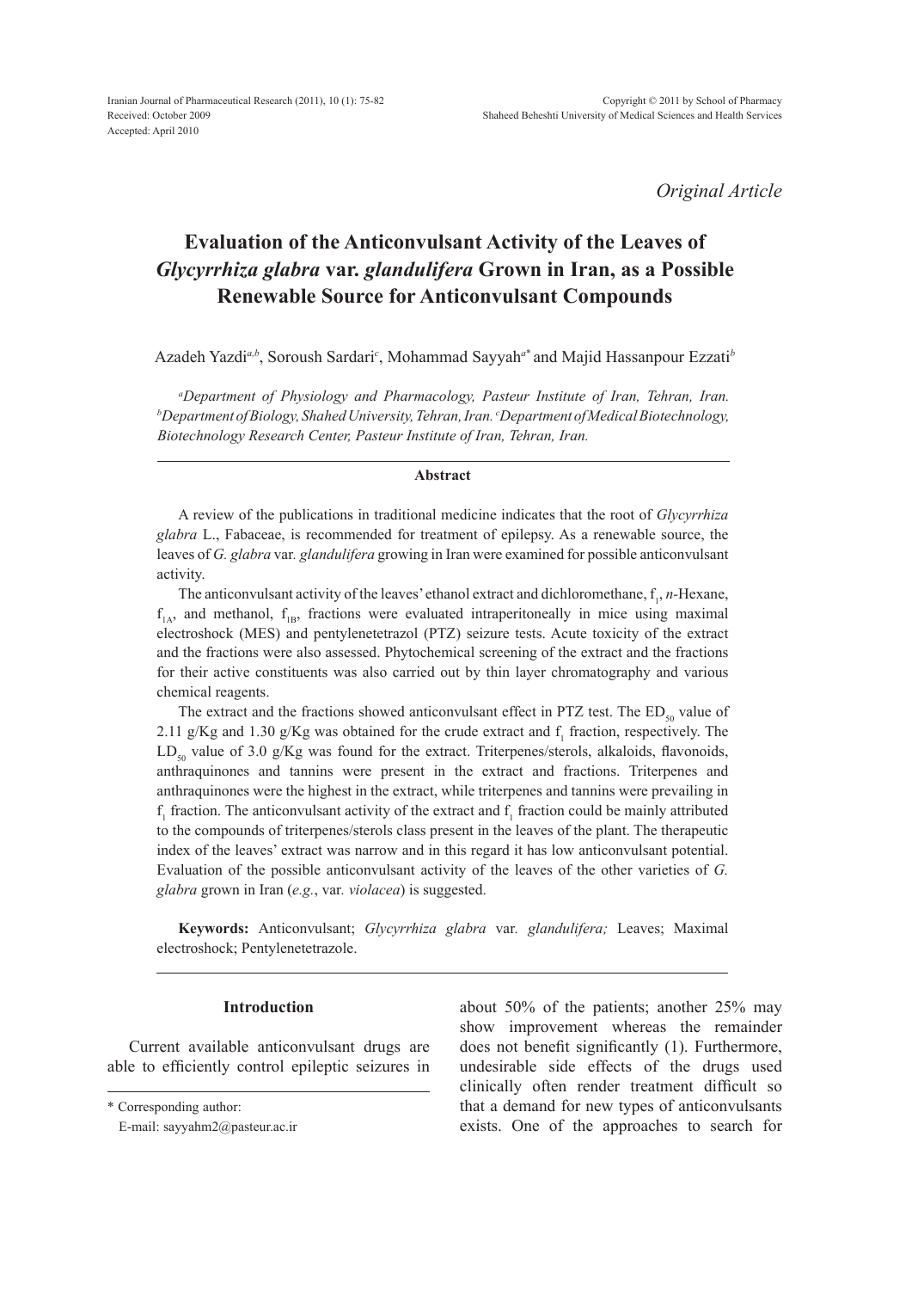new antiepileptic drugs is the investigation of naturally-occurring compounds, which may belong to new structural classes.

*Glycyrrhiza glabra* L., Fabaceae, is a tall, erect perennial herb with branched stalks which grow to 1.5 m. *G. glabra* is a native of South-East Europe and South-West Asia, which includes Iran. It is among the world's most ancient herbal remedies with a wide range of pharmacological activities including expectorant, antitussive, emollient, anti-inflammatory, antipyretic, antiviral, antibacterial, antiprotozoal, hepatoprotective, antitumor, vasorelaxant, antiplatelet aggregation, immunomodulatory, endocrinological, antidepressant, memory enhancing, sedative, muscle relaxant (2) and antifungal effects (3). The root of *G. glabra* has also been studied for anticonvulsant effect and was found to be effective (4, 5). There are several varieties of *G. glabra* of which, two varieties including var. *violacea* and var. *glandulifera* grow in iran (2). There is no report regarding the possible anticonvulsant effects of the different varieties of *G. glabra.* On the other hand, some compounds believed to be responsible for anticonvulsant effects of the root of *G. glabra,* such as flavonoids which are also found in *G. Glabra* leaves (6-8). If the leaves are also proven to be effective, considering the perennial nature of this plant together with the easy harvest of the leaves, which provide a high yield of readily accessible target tissue, they could be a renewable source of bioactive anticonvulsant material. Therefore, in this study the possible anticonvulsant and toxic effects of the leaves of *G. glabra* var. *glandulifera* were assessed in mice.

## **Experimental**

## *Plant materials*

Leaves of *G. glabra* var. *glandulifera* were collected from Borujen (Chahar Mahall and Bakhtiari province, Iran) in May 2007. *G. glabra*  var*. glandulifera* was authenticated by Soroush Sardari and a voucher specimen (No. 74-86) was deposited in the herbarium of Pasteur Institute of Iran.

# *Chemicals*

Pentylenetetrazole (PTZ), phenytoin

sodium and ethosuximide were purchased from Sigma-aldrich (Pool, UK). *N*-hexane, Tween 80, dimethyl sulfoxide (DMSO), methanol, ethanol, dichloromethane, ethyl acetate, toluene, antimony trichloride, dragendorrf's reagent, potassium hydroxide, glacial acetic acid, vanillin, sulphuric acid, ferric chloride, hydrochloric acid and sodium hydroxide were all from Merck (Darmstadt, Germany). PTZ, phenytoin sodium and ethosuximide were dissolved in saline solution (0.9%). The extract and the fractions were dissolved in Tween 80 (25%) : DMSO (2 : 1 v/v) mixture and used freshly.

## *Extract preparation*

The air-dried leaves (100 g) of the plant were ground and extracted at the room temperature for 48 h by percolation method using 80% ethanol (900 mL). The extract was then concentrated with a rotary evaporator apparatus at temperature not exceeding 40°C. The yield of the extract was 45% (w/w). The extract was stored at 4°C throughout experiments.

## *Fractionation*

The crude extract was suspended in 200 mL distilled water and extracted with dichloromethane for three times (each time 150 mL). The dichloromethane  $(f_1)$  and the aqueous  $(f_2)$  parts were collected separately and dried by rotary evaporator at  $40^{\circ}$ C.  $f_1$  was further partitioned by methanol (110 mL,  $f_{1A}$ ) and *n*-hexane (44 mL,  $f_{IB}$ ) (Figure 1). Both parts were dried by rotary evaporator at 40°C.

## *Preliminary phytochemical screening*

The crude extract and the fractions were screened for the presence of triterpenes/sterols, alkaloids, flavonoids, anthraquinones, anthrones, coumarines, valepotriates, essential oil and tannins by thin layer chromatography using silica gel G (Merck, Germany) plates of 0.25 mm thickness (9). The extract and fractions were dissolved in Tween  $80 (25%)$  : DMSO  $(2:1v/v)$ . Development was carried out with ethyl acetate : methanol : water  $(100:13.5:10 \text{ v/v/v})$  and ethyl acetate : toluene (93 : 7). After development, the plates were sprayed with the following reagents for detecting the respective classes of compounds: antimony trichloride (triterpenes/sterols),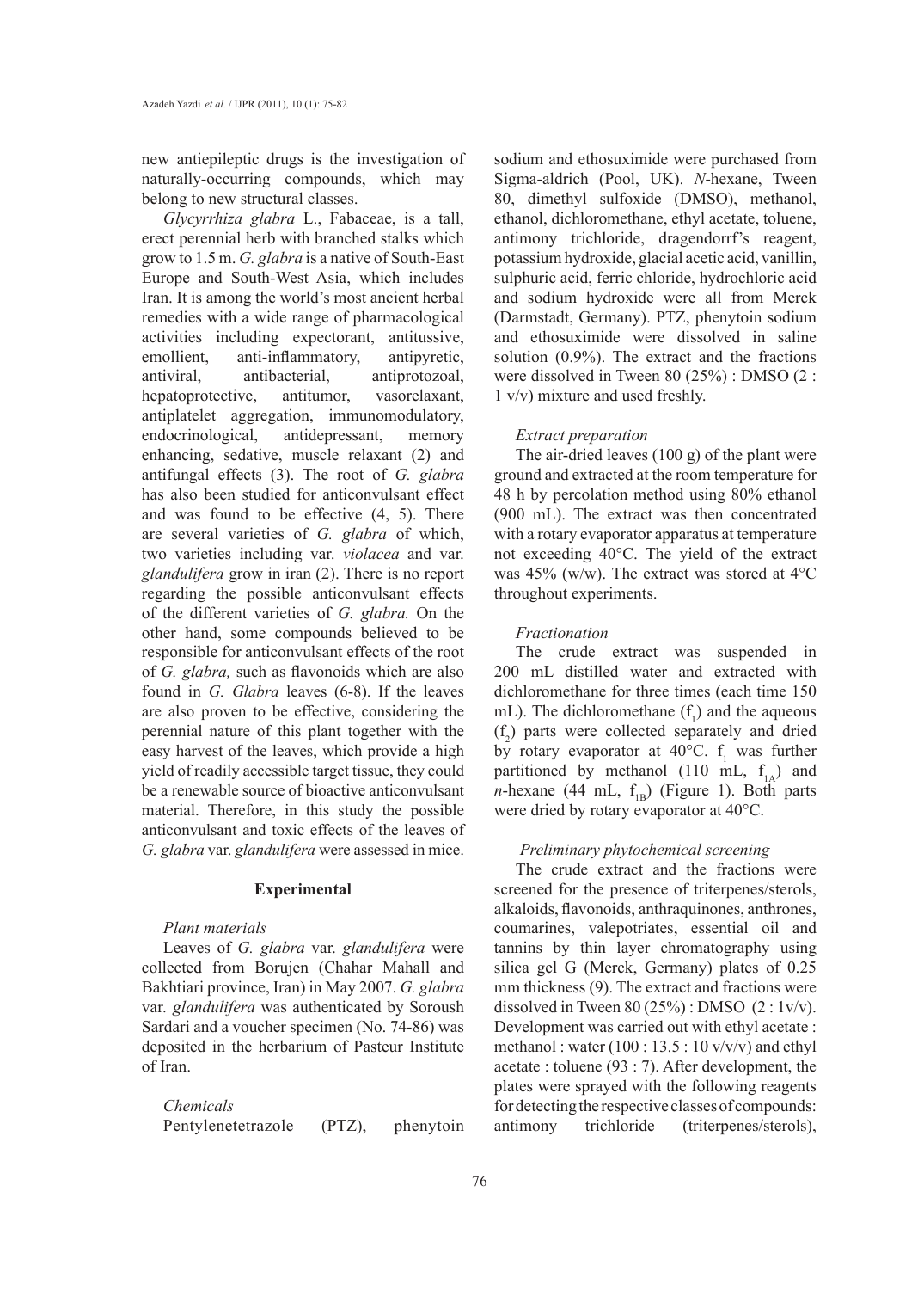

100 g dried leaves of *G. Glabra* var*. Glandulifera* 

var*. Glandulifera.*  **Figure 1.** Flow diagram of fractionation of the crude extract obtained from the leaves of *G. Glabra* var*. Glandulifera.*

dragendorrf's reagent (alkaloids), potassium hydroxide (anthraquinones, anthrones and coumarins), hydrochloric acid-glacial acetic acid PTZ-induced seizures (valpotriates), vanillin-sulphuric acid (essential The minimal IP dose of PTZ at oil) and ferric chloride (tannins). Reagents were prepared according to Stahl (10). Detection was determined by a dose-percent ef carried out visually in visible light and under the UV light ( $\lambda$  = 365 nm). reagent (alkaloids), potassium of  $0.1 \text{ mL}/10 \text{ g}$  of mice body weight.

## *Animals*

Male NMRI mice (20-28 g, Pasteur Institute of Iran) were used. The animals were housed min before that, with the crude extra in standard cages with free access to food (standard laboratory rodent's chow) and water. The animals' house temperature was maintained at  $23 \pm 1$ °C with a 1 h light/12 h saline (10 mL/Kg, as control) and dark cycle (light on from 06:00 to 18:00). The study was approved by the ethics committee of Pasteur Institute of Iran and conforms to the European Communities Council Directive of 24 November 1986 (86/609/EEC). All animals' experiments were carried out in such a way that minimized the number of animals and their suffering. Each animal was tested once. All the injections were intraperitoneal (IP) in volume

#### *PTZ-induced seizures*

The minimal IP dose of PTZ at which 99% of the animals showed general clonus was determined by a dose-percent effect curve. General clonus was considered as the criteria of  $\lambda = 365$  nm). Clonic seizure which characterized by clonus of four limbs with transient loss of righting reflex (11). The dose (60 mg/Kg) was then injected to NMRI mice (20-28 g, Pasteur Institute 18 groups of 10 mice each were pretreated IP 30 min before that, with the crude extract (1, 1.5, 2, 3 and 4 g/Kg),  $f_1$  (1, 1.5 and 2 g/Kg),  $f_2$  (2 and 4 laboratory rodent's chow) and  $g/Kg$ ,  $f_{1A}$  (1, 2 and 3  $g/Kg$ ),  $f_{1B}$  (1 and 1.5  $g/Kg$ ), ethosuximide (150 mg/Kg, as positive control), saline (10 mL/Kg, as control) and the solvent of the extract and the fractions (10 mL/Kg, as control). If no general clonus occurred during a 30 min period of observation, the animals were considered protected.

## *MES-induced seizure*

Electro-convulsive shock, inducing Hind Limb Tonic Extension (HLTE) in 99% of the animals (11) was previously determined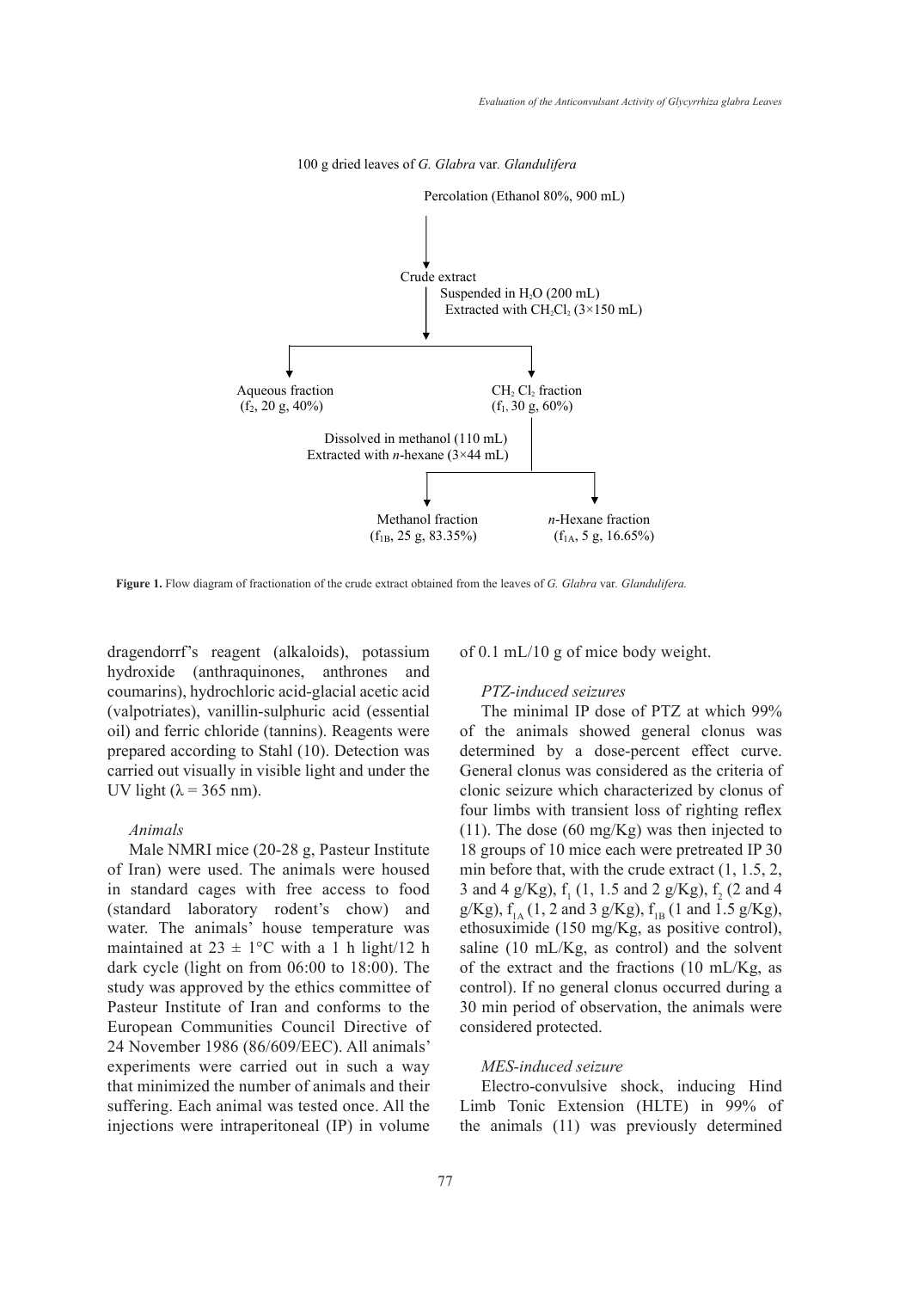| Dose<br><b>Treatment</b>  |                     | Incidence of clonic seizures (%) |  |  |  |
|---------------------------|---------------------|----------------------------------|--|--|--|
| Control 1                 | $10 \text{ mL/Kg}$  | 100                              |  |  |  |
| Control 2                 | $10 \text{ mL/Kg}$  | 80                               |  |  |  |
| Ethosuximide              | $150 \text{ mg/Kg}$ | $0***$                           |  |  |  |
| Crude extract             | 1 g/Kg              | 80                               |  |  |  |
| Crude extract             | $1.5$ g/Kg          | 60                               |  |  |  |
| Crude extract             | 2 g/Kg              | $40*$                            |  |  |  |
| Crude extract             | 3 g/Kg              | $30**$                           |  |  |  |
| Crude extract             | 4 g/Kg              | $20**$                           |  |  |  |
| $f_{1}$ fraction          | 1 g/Kg              | 80                               |  |  |  |
| $f_1$ fraction            | $1.5$ g/Kg          | $30**$                           |  |  |  |
| $f_1$ fraction            | 2 g/Kg              | $20**$                           |  |  |  |
| f, fraction               | 2 g/Kg              | 70                               |  |  |  |
| f, fraction               | 4 g/Kg              | 100                              |  |  |  |
| $f1A$ fraction            | 1 g/Kg              | 80                               |  |  |  |
| $f1A$ fraction            | 2 g/Kg              | 80                               |  |  |  |
| $f1A$ fraction            | 3 g/Kg              | 70                               |  |  |  |
| $f_{IB}$ fraction         | 1 g/Kg              | 80                               |  |  |  |
| $\rm f_{\rm 1B}$ fraction | $1.5$ g/Kg          | 80                               |  |  |  |

**Table 1.** Effect of intraperitoneal injection of *G. glabra* var*. glandulifera* ethanol extract and fractions on clonic seizures induced by pentylenetetrazole in mice.

n = 10, **٭:** p < 0.05, **٭٭:** p < 0.01 and **٭٭٭:** p < 0.001 compared to control value.

Control 1: Saline, solvent of ethosuximide; Control 2: Tween 80 (25%): DMSO (2 : 1,  $v/v$ ), solvent of the extract and fractions.  $f_1$ : CH<sub>2</sub>Cl<sub>2</sub> fraction,  $f_2$ : Aqueous fraction,  $f_{1A}$ : *n*-Hexane fraction,  $f_{1p}$ : Methanol fraction.

(12). The electrical stimulus (50 mA; 50 Hz; 1 sec duration) was applied through ear-clip electrodes using a stimulator apparatus (MGH-777, Development of Electronic Industry, Iran). Five groups of 10 mice each were pretreated IP with the crude extract  $(3 \text{ and } 4 \text{ g/Kg})$ , phenytoin (25 mg/Kg, as positive control), saline (10 mL/ Kg, as control) and the solvent of the extract and fractions (10 mL/Kg, as control). After 30 min the animals received transauricular electroshock. Abolition of HLTE within 10 sec after delivery of the electroshock was the criterion for anticonvulsant effect.

#### *Acute toxicity*

Seven groups of 10 mice each were treated IP with the solvent of the extract and the fractions  $(10 \text{ mL/Kg}, \text{as control})$ , the crude extract  $(1.5, 2, \text{m})$ 3 and 4 g/Kg),  $f_1$  (2 g/Kg) and  $f_{1A}$  (3g/Kg). The mortality rate was recorded after 24 h.

#### *Data analysis*

The dose of the extract required to produce an anticonvulsant effect  $(ED_{50})$  or death  $(LD_{50})$ in 50% of the animals and its associated 95% confidence limit was calculated by the method of Litchfield and Wilcoxon (13) using a commercial computer program (GRAPHPAD INSTAT 3, version 2003). The therapeutic index (TI) of the extract was calculated via dividing the  $LD_{50}$ by the  $ED_{50}$ . Data obtained from the convulsive tests were expressed as the percentage of the animals showing convulsions and Fisher's exact test was used to analyze the data. P-value less than 0.05 was the critical criterion for statistical significance.

## **Results and Discussion**

## *Anticonvulsant activity*

The crude extract and  $f_1$  fraction showed anticonvulsant activity (Table 1). The  $ED_{50}$  value of 2.11 g/Kg and 1.30 g/Kg were obtained for the crude extract and  $f_1$  fraction, respectively. However,  $f_2$ ,  $f_{1A}$  and  $f_{1B}$  fractions had no protective effect against clonic seizures induced by PTZ (Table 1).

The crude extract up to the dose of 4 g/Kg did not show any anticonvulsant effect against tonic seizures induced by MES (Table 2).

#### *Mortality*

At the anticonvulsant doses, the crude extract and fractions had lethal effects on the animals (Table 3). The  $LD_{50}$  value of 3.03 g/Kg was obtained for the extract.

## *Preliminary phytochemical analysis*

The constituents of the ethanol extract and the fractions are demonstrated in Table 4. The extract and  $f_1$  contain triterpenes/sterols, flavonoids, alkaloids, anthraquinones and tannin. Anthrones, coumarines, valepotriates and essential oil were not found in any of the extract or fractions.

The results of the present study indicate that the crude extract of *G. glabra* var. *glandulifera*  blocks clonic seizures induced by PTZ and the  $ED_{50}$  value of 2.11 g/Kg was obtained for the extract. In order to pick out the anticonvulsant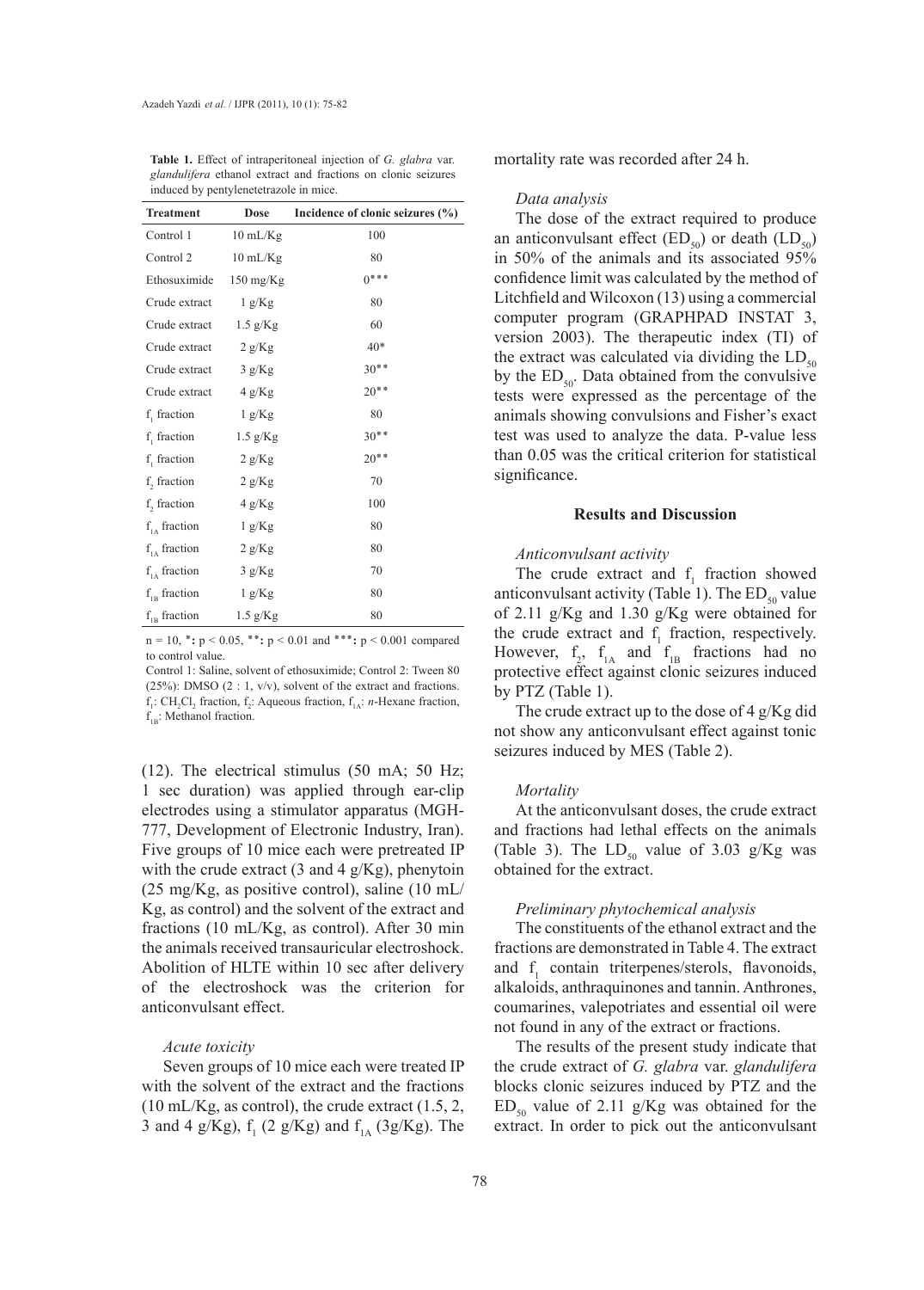| <b>Table 2.</b> Effect of intraperitoneal injection of G. glabra var. |  |  |  |  |  |  |  |
|-----------------------------------------------------------------------|--|--|--|--|--|--|--|
| <i>glandulifera</i> ethanol extract on tonic seizures induced by      |  |  |  |  |  |  |  |
| maximal electroshock in mice.                                         |  |  |  |  |  |  |  |

| <b>Treatment</b> | Dose               | Incidence of tonic seizures (%) |  |  |  |
|------------------|--------------------|---------------------------------|--|--|--|
| Control 1        | $10 \text{ mL/Kg}$ | 100                             |  |  |  |
| Control 2        | $10 \text{ mL/Kg}$ | 80                              |  |  |  |
| Phenytoin        | $25 \text{ mg/Kg}$ | $0^*$                           |  |  |  |
| Crude extract    | 3 g/Kg             | 100                             |  |  |  |
| Crude extract    | 4 g/Kg             | 100                             |  |  |  |

n = 10, **٭:** p < 0.001 compared to control value.

Control 1: Saline, solvent of phenytoin; Control 2: Tween 80  $(25\%)$ : DMSO  $(2:1, v/v)$ , solvent of the extract.

components of the leaves, the ethanol extract was fractionated. Bioactivity-guided fractionation showed that the active anticonvulsant principle (s) were non-polar as the activity was observed in dichloromethane fraction  $(f_1)$  and not in the aqueous fraction  $(f_2)$ . However, at the anticonvulsant doses,  $f_1$  was lethal for the animals. Therefore, it seems that in  $f_1$  fraction, both toxic and anticonvulsant principles are present. By further fractionation neither *n*-hexane  $(f_{1A})$  nor methanol  $(f_{1B})$  sub-fractions had anticonvulsant activity. Thus, anticonvulsant mixtures or combination of principles that are responsible for the activity are absent in subfractions  $(f<sub>1A</sub>$  and  $f<sub>1B</sub>$ ). The phytochemical tests performed in this study revealed the presence of triterpenes/sterols, alkaloids, flavonoids, anthraquinones and tannins in the leaf extract and  $f_1$  fraction. However, in  $f_2$ , triterpenes/sterols, alkaloids and anthraquinones, in  $f_{1A}$ , triterpenes/ sterols, anthraquinones and tannins, and in  $f_{1B}$ , alkaloids, were not found. Triterpenoids, flavonoids and alkaloids are detected in the root of *G. glabra* (2, 14) and their anticonvulsant activity has been demonstrated previously (15- 18). Therefore, the anticonvulsant activity of the leaf extract and f1 could be attributed to the combined activity of triterpenoids, flavonoids and alkaloids present in the plant. Although  $f_{1A}$  fraction is mainly composed of lipophilic substances, the phytochemical investigation showed only traces of certain secondary metabolites such as flavonoids, which are most likely inactive for anticonvulsant property. The rest of this fraction could be made from primary

**Table 3.** Acute toxicity of intraperitoneal injection *G. glabra*  var*. glandulifera* ethanol extract and the fractions in mice.

| <b>Treatment</b> | Dose               | Incidence of mortality $(\% )$ |  |  |  |
|------------------|--------------------|--------------------------------|--|--|--|
| Control          | $10 \text{ mL/Kg}$ | $\theta$                       |  |  |  |
| Crude extract    | $1.5$ g/Kg         | 0                              |  |  |  |
| Crude extract    | 2 g/Kg             | 20                             |  |  |  |
| Crude extract    | 3 g/Kg             | 30                             |  |  |  |
| Crude extract    | 4 g/Kg             | 90                             |  |  |  |
| f, fraction      | 2 g/Kg             | 90                             |  |  |  |
| $f1A$ fraction   | 3 g/Kg             | 80                             |  |  |  |

 $n = 10$ ; Control: Tween 80 (25%) : DMSO (2 : 1, v/v), solvent of the extract and the fractions;  $f_1$ : CH<sub>2</sub>Cl<sub>2</sub> fraction;  $f_{1A}$ : *n*-Hexane fraction.

metabolites of lipid nature that are not expected to show such bioactivity. On the other hand, the highest concentrations of triterpenes together with four other categories of phytochemicals present in the crude extract and  $f_1$ , corresponded to anticonvulsant activity. Thus, it seems that the absence of such pattern of phytochemicals in *n*-hexane fingerprint of chemicals could be the reason of non-effectiveness of  $f<sub>1A</sub>$  fraction against seizures.

We obtained the  $LD_{50}$  value of 3.03 g/Kg for the extract, which is close to the  $ED_{50}$  value and the calculated TI value of 1.43 g/Kg for the leaf extract was narrow. It seems that the toxicity of the extract and the fractions are the result of the combined toxicity of the constituents such as alkaloids, anthraquinones and tannins whose toxicity has been reported by many researchers (19-31).

The anticonvulsant effect of an ethanol extract obtained from the roots of *G. glabra* has been previously reported (4). In that study,  $ED_{50}$ value of about 20 mg/Kg obtained for the extract against clonic seizures induced by PTZ in mice. The root ethanol extract of *G. glabra* has wide TI and low toxicity where even at the doses 50 times higher than ED50, no death or toxicity has been observed in mice (4).

In conclusion, the leaf ethanol extract of *G. glabra* var*. glandulifera* possesses protective effect against PTZ-induced clonic seizures. The extract however, has narrow TI. Therefore, compared to the roots, the leaf has weak potential to be considered as a source for anticonvulsant compounds. Investigation on the possible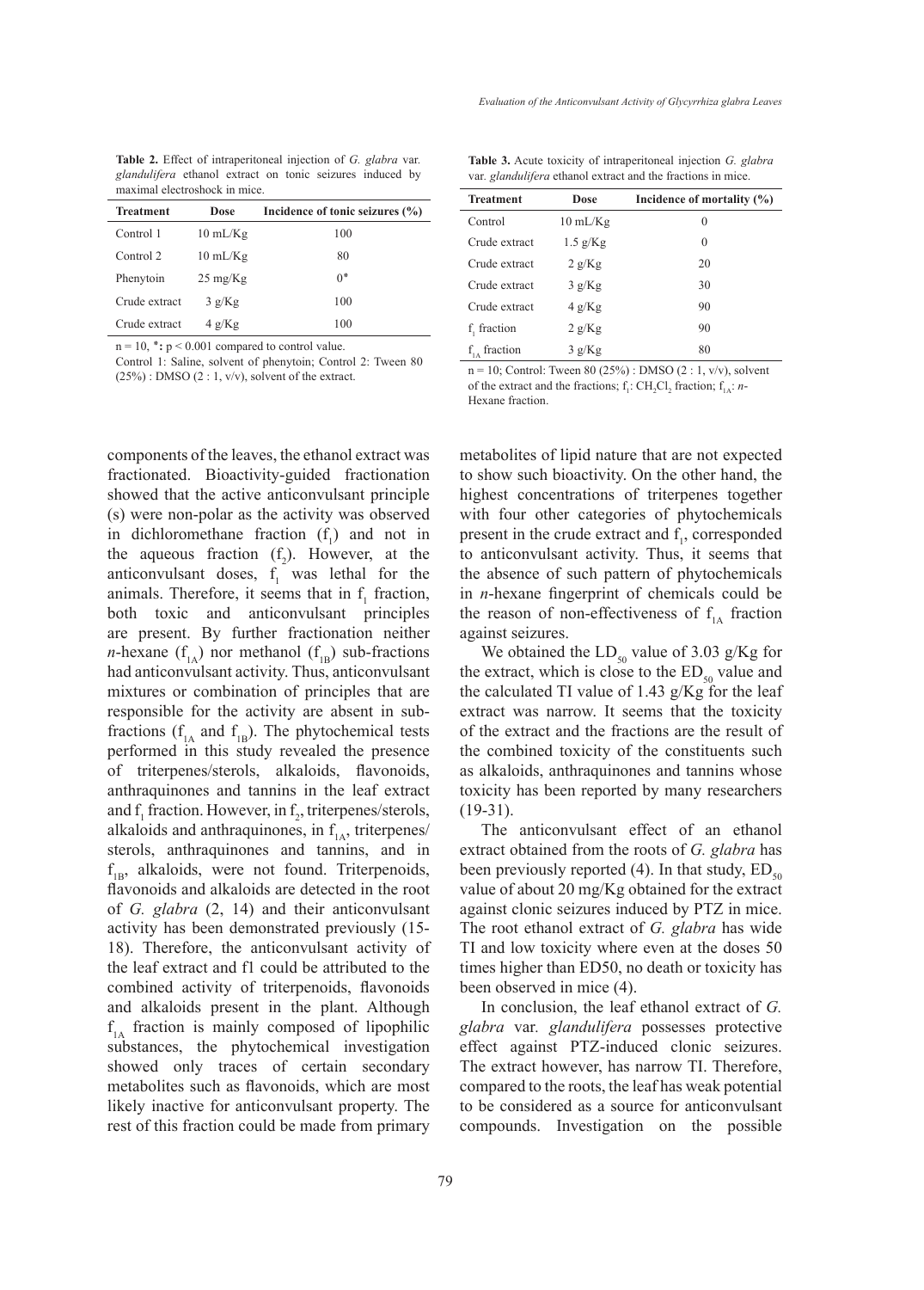| Compound            | <b>Extract or fraction</b> | <b>Ethanol</b> extract | $f_1$                    | f <sub>2</sub> | $f_{IA}$ | $f_{1B}$                 |
|---------------------|----------------------------|------------------------|--------------------------|----------------|----------|--------------------------|
| Triterpenes/sterols |                            | $^{++}$                | $^{++}$                  | ۰              | ٠        | $\qquad \qquad +$        |
| Alkaloids           |                            | $+$                    | $+$                      | -              | $+$      | ٠                        |
| Flavonoids          |                            | $\qquad \qquad +$      | $^{+}$                   | $^{++}$        | $+$      | $^{+}$                   |
| Anthraquinones      |                            | $^{++}$                | $+$                      | ٠              | ۰.       | $^{+}$                   |
| Anthrones           |                            |                        |                          |                |          |                          |
| Coumarines          |                            | -                      | $\overline{\phantom{a}}$ |                | ۰        | $\overline{\phantom{a}}$ |
| Valepotriates       |                            |                        |                          |                |          |                          |
| Essential oil       |                            |                        |                          |                |          |                          |
| Tannin              |                            | $^{+}$                 | $^{++}$                  | $^{+++}$       | ۰        | $^{+}$                   |

**Table 4.** Components of the ethanol extract and fractions of the leaves of *G. glabra* var*. glandulifera*.

+: positive; -: negative;  $f_1$ : CH<sub>2</sub>Cl<sub>2</sub> fraction;  $f_2$ : Aqueous fraction;  $f_{1A}$ : *n*-Hexane fraction;  $f_{1B}$ : Methanol fraction.

anticonvulsant activity of the leaves of the other varieties of *G. glabra* grown in Iran (*e.g*., var*. violacea*) is suggested.

#### **Acknowledgement**

Financial support by grant no. 374 from Pasteur Institute of Iran is dully acknowledged.

#### **References**

- (1) Schmidt D and Loscher W. Drug resistance in epilepsy: putative neurobiologic and clinical mechanisms. *Epilepsia* (2005) 46: 858-877.
- (2) Nassiri-Asl M and Hosseinzadeh H. Review of pharmacological effects of *Glycyrrhiza* sp. and its bioactive compounds. *Phytother. Res.* (2008) 22: 709- 724.
- Fatima A, Gupta VK, Luqman S, Negi AS, Kumar (3) JK, Shanker K, Saikia D, Srivastava S, Darokar MP and Khanuja SPS. Antifungal activity of *Glycyrrhiza glabra* extracts and its active constituent glabridin. *Phytother. Res.* (2009) 23: 1190-1193.
- Ambawade SD, Kasture VS and Kasture SB. (4) Anticonvulsant activity of roots and rhizomes of *Glycyrrhiza glabra*. *Indian J. Pharmacol.* (2002) 4: 251-255.
- Nassiri-Asl M, Saroukhani S and Zamansoltani (5) F. Anticonvulsant effects of aqueous extract of *Glycyrrhiza glabra* root in PTZ-induced seizure in mice. *Int. J. Pharmacol*. (2007) 3: 432-434.
- Hayashi H, Yasuma M, Hiraoka N, Ikeshiro Y, (6) Yamamoto H, Yesilada E, Sezik E, Honda G and Tabata M. Flavonoid variation in the leaves of *Glycyrrhiza glabra. Phytochem.* (1996) 42: 701-704.
- (7) Hayashi H, Yasuma M, Hiraoka N, Ikeshiro Y and Yamamoto H. Organ specific localization of flavonoids in *Glycyrrhiza glabra* L. *Plant Sci.* (1996) 116:

233-238.

- Biondi DM, Rocco C and Roberto G. New (8) dihydrostilbene derivatives from the leaves of *Glycyrrhiza glabra* and evaluation of their antioxidant activity. *J. Nat. Prod.* (2003) 66: 477-480.
- Wagner H and Bladt S. (eds.) *Plant Drug Analysis*. (9) Springer, Berlin (1996) 299-304.
- (10) Stahl E. *Thin Layer Chromatography*. Springer, Berlin (1969) 52-85.
- $(11)$  Loscher W and Schmidt D. Which animal models should be used in the search for new antiepileptic drugs? A proposal based on experimental and clinical considerations. *Epilepsy Res*. (1988) 2: 145-181.
- (12) Sayyah M, Valizadeh J and Kamalinejad M. Anticonvulsant activity of the leaf essential oil of *Laurus nobilis* against pentylenetetrazole- and maximal electroshock-induced seizure. *Phytomedicine* (2002) 9: 212-216.
- $(13)$  Litchfield ST and Wilcoxon F. A simplified method of evaluating dose-effect experiments. *J. Pharmacol. Exp. Ther.* (1949) 96: 99-105*.*
- (14) Zhang J, Yao J, Yang Y, Wanf Y, Gu L and Wang Y. Analysis and contents mensurate of alkaloids in liquorice. *Northwest Plant. J.* (2001) 21: 1259-1262.
- (15) Hosseinzadeh H and Nassiri-Asl M. Anticonvulsant, sedative and muscle relaxant effects of carbenoxolone in mice. *Bio. Med. Central Pharmacol.* (2003) 3: 3.
- Gareri P, Condorelli D, Belluardo N, Gratteri S, Ferreri (16) G, Donato Di Paola E, De Sarro A and De Sarro G. Influence of carbenoxolone on the anticonvulsant efficacy of conventional antiepileptic drugs against audiogenic seizures in DBA/2 mice. *Eur. J. Pharmacol*. (2004) 484: 49-56.
- Gareri P, Condorelli D, Belluardo N, Russo E, (17) Loiacono A, Barresi V, Trovato-Salinato A, Marione MB, Ferreri Ibbadu G and De Sarro G. Anticonvulsant effects of carbenoxolone in genetically epilepsy prone rats (GEPRs). *Neuropharmacology* (2004) 47: 1205- 1216.
- Nassiri-Asl M, Shariati-rad S and Zamansoltani F. (18)